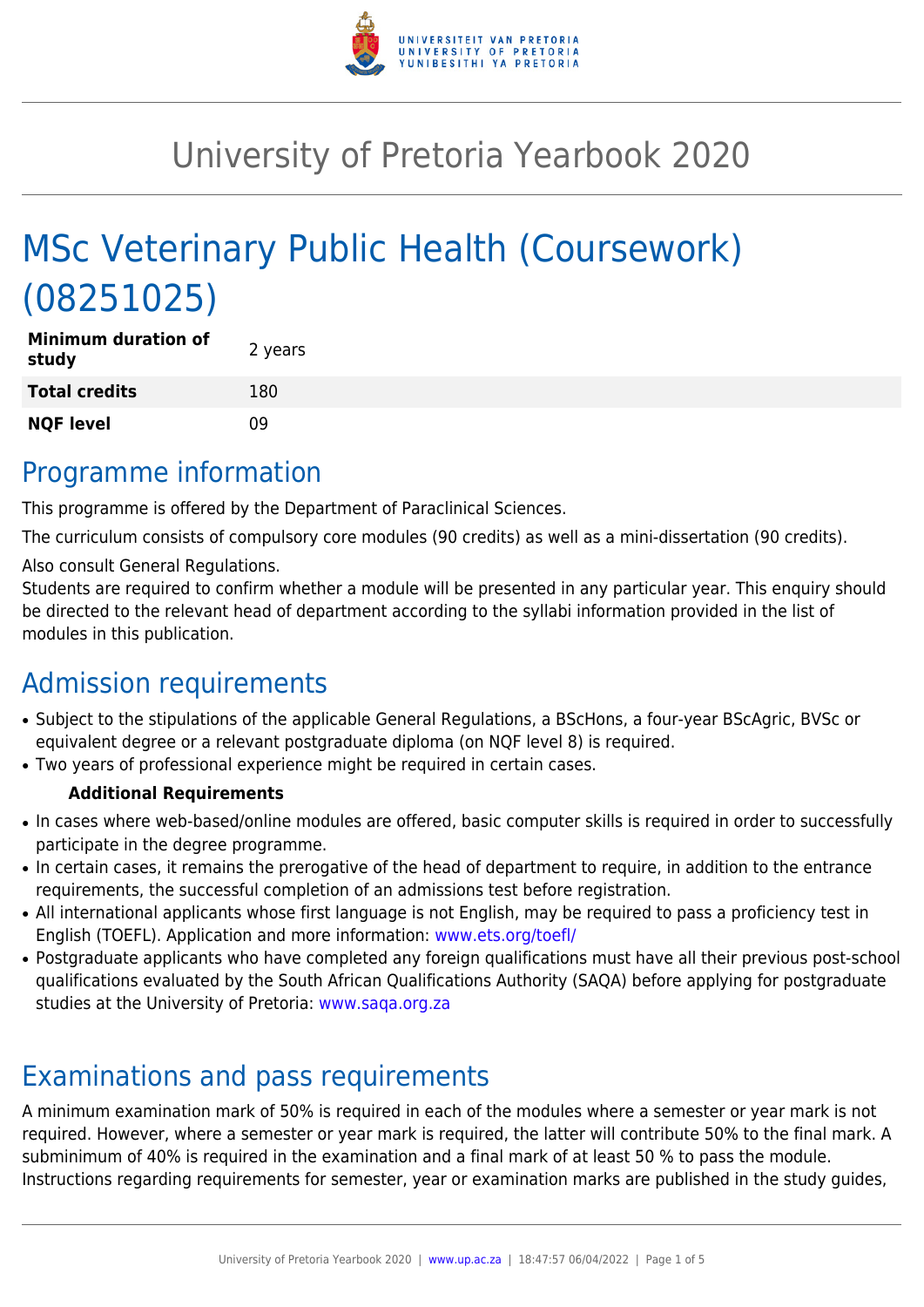

for the specific attention of candidates.

The MSc coursework degree is conferred by virtue of the successful completion of examinations on the coursework modules and a mini-dissertation.

If a student fails a module, he/she will have to repeat the module the following year. A module cannot be repeated more than twice.

# Research information

Also consult the General Regulations.

Candidates must submit a mini-dissertation which deals with an applied field of study. The topic is determined in consultation with the supervisor and the relevant head of department, and must be approved according to Faculty guidelines. The mini-dissertation is based on an applied research project or related research projects (which need not be original), planned and reported by the candidate. (Assistance with statistical processing, applied specialised procedures, etc. is allowed, but must be acknowledged.)

An internal as well as external examiner will evaluate the mini-dissertation. The supervisor may not be an examiner.

The average mark of the separate marks awarded by all examiners constitutes the final mark for the minidissertation. The minimum pass mark is 50%. The Dean, on the recommendation of the relevant head of the department, may permit a candidate who has failed, to submit an amended mini-dissertation for final adjudication.

# Pass with distinction

The degree is conferred with distinction on a student who has obtained at least 75% for the mini-dissertation and a weighted average of at least 75% in the other modules needed to comply with degree requirements, provided that a minimum pass mark of 60% in all the other modules have been obtained.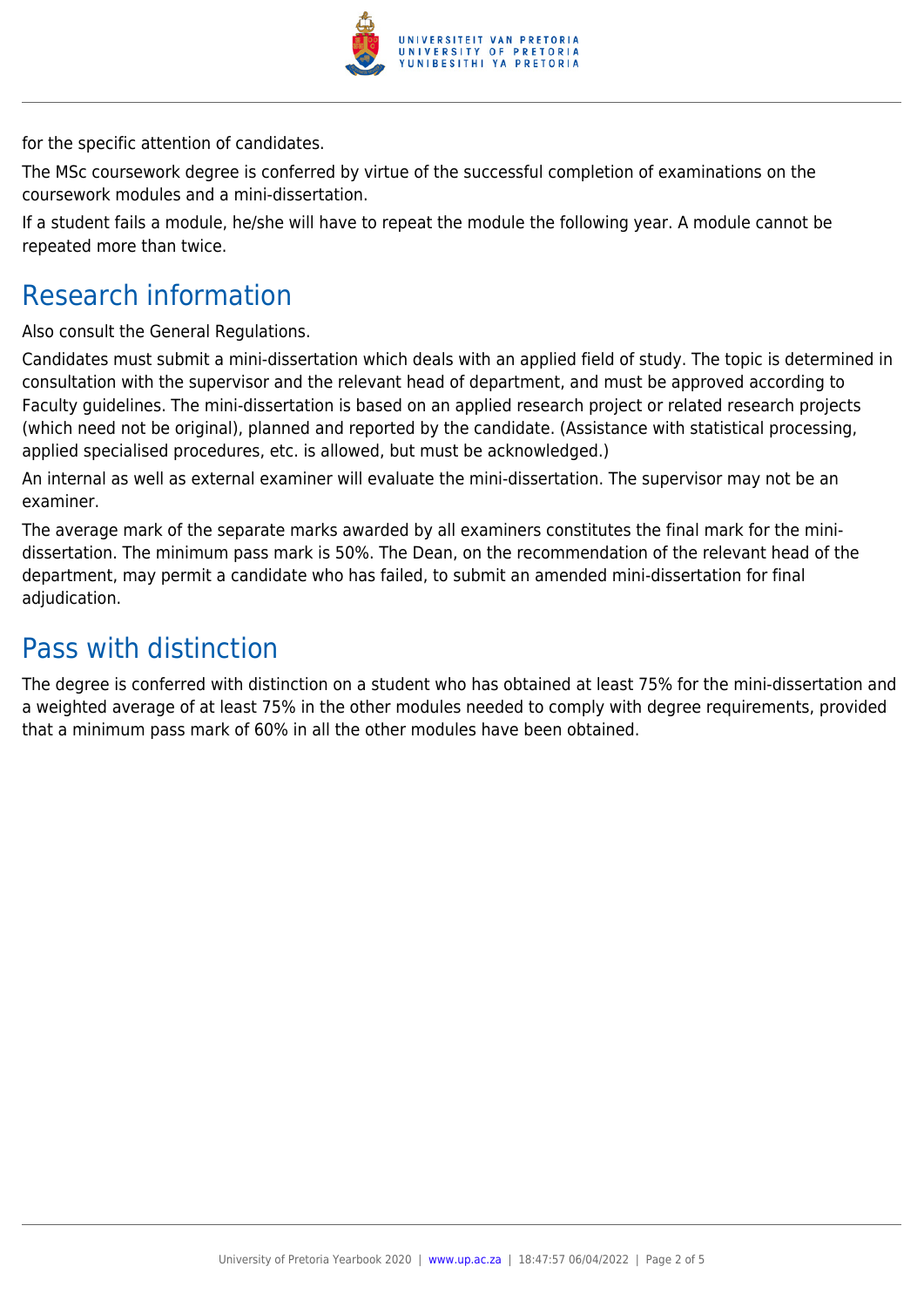

# Curriculum: Year 1

**Minimum credits: 90**

## **Fundamental modules**

### **Research methodology 813 (VRM 813)**

| <b>Module credits</b>         | 0.00                                |
|-------------------------------|-------------------------------------|
| <b>Language of tuition</b>    | Module is presented in English      |
| <b>Department</b>             | <b>Veterinary Tropical Diseases</b> |
| <b>Period of presentation</b> | Semester 1 and Semester 2           |

#### **Module content**

A web-based introductory module in research methodology that includes planning and undertaking a research project or clinical trial, collecting and analysing data, scientific writing, and enabling preparation and presenting of a research protocol.

## **Core modules**

### **Basic veterinary epidemiology 851 (EPL 851)**

| <b>Module credits</b>         | 10.00                                                                                                                                                  |
|-------------------------------|--------------------------------------------------------------------------------------------------------------------------------------------------------|
| <b>Prerequisites</b>          | A BVSc or equivalent qualification. Non-veterinary graduates will be considered<br>under exceptional circumstances. Recommended: Grade 12 Mathematics. |
| <b>Contact time</b>           | 1 other contact session per week, 1 web-based period per week                                                                                          |
| <b>Language of tuition</b>    | Module is presented in English                                                                                                                         |
| <b>Department</b>             | <b>Production Animal Studies</b>                                                                                                                       |
| <b>Period of presentation</b> | Semester 1                                                                                                                                             |

### **Module content**

An introductory module in veterinary epidemiology designed to provide a sound foundation in epidemiology that can be applied in practice and upon which further studies can be built. The module covers aspects of population medicine, disease outbreak investigation, clinical epidemiology, experimental studies, observational studies, surveys, basic analytical tools and diagnostic tests

### **Veterinary public health: Meat hygiene 881 (VPH 881)**

| <b>Module credits</b>         | 40.00                                                |
|-------------------------------|------------------------------------------------------|
| <b>Prerequisites</b>          | No prerequisites.                                    |
| <b>Contact time</b>           | 10 practicals per week, 5 web-based periods per week |
| <b>Language of tuition</b>    | Module is presented in English                       |
| <b>Department</b>             | <b>Paraclinical Sciences</b>                         |
| <b>Period of presentation</b> | Year                                                 |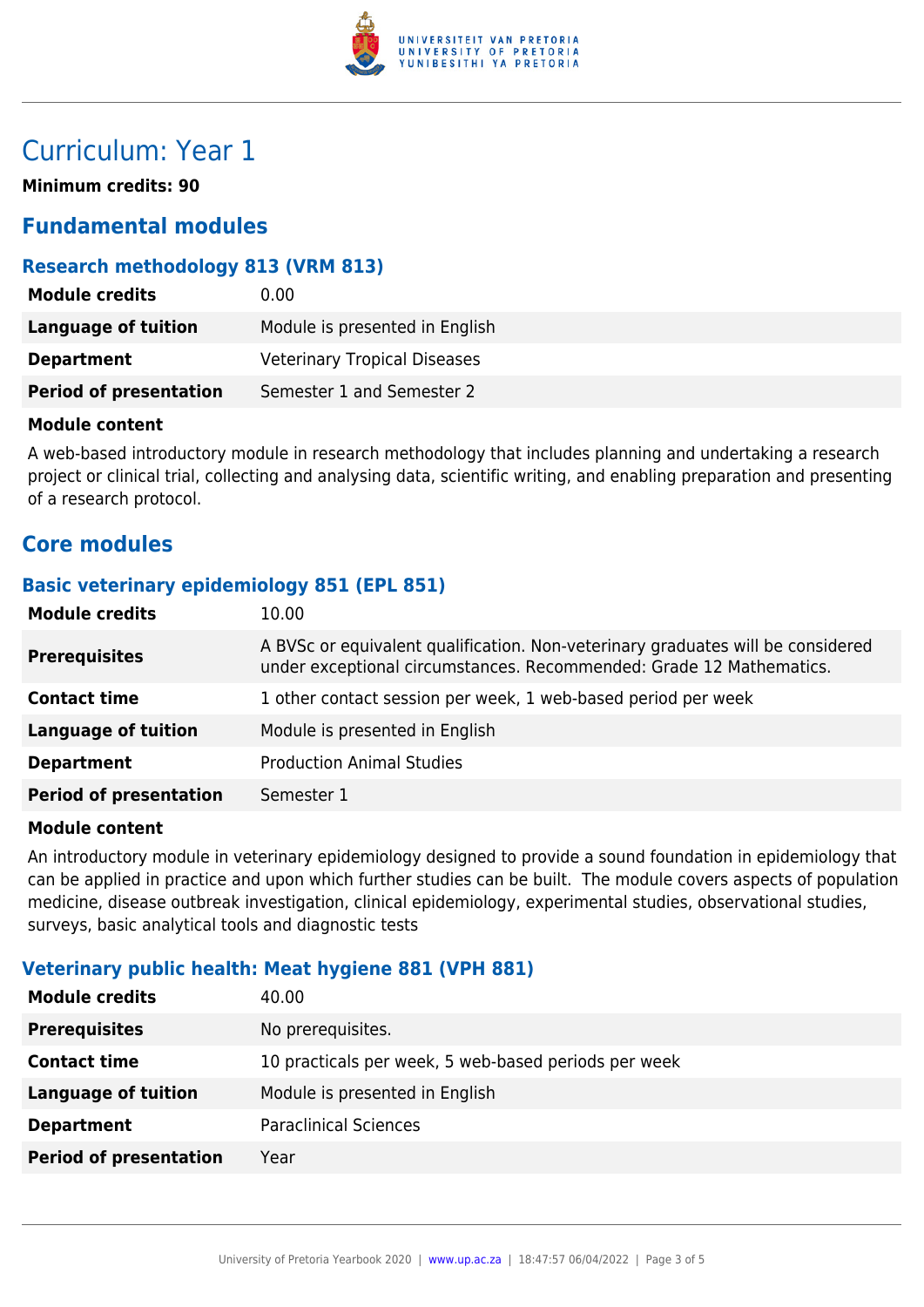

### **Module content**

A coherent and critical understanding and application of the theory and research methodologies and techniques relevant to all aspects of red meat hygiene relating to prevention and control of zoonoses and other diseases transmitted by meat, welfare of livestock, pre-harvesting, harvesting and post-harvesting aspects of red meat production, practical application of HACCP relating to the specific activities, prevention and control of chemical residues in meat, including veterinary drug residues and appropriate national and international legislation. An understanding of how these relate to applied research relevant to industry or public health (including the ability to select and apply research methods effectively). Ability must be shown to rigorously critique and evaluate current research and participate in scholarly debates in this area of specialisation. Ability must be demonstrated to relate theory to practice and vice versa and to think epistemologically.

### **Veterinary public health: Veterinary milk hygiene 883 (VPH 883)**

| <b>Module credits</b>         | 40.00                                                |
|-------------------------------|------------------------------------------------------|
| <b>Prerequisites</b>          | No prerequisites.                                    |
| <b>Contact time</b>           | 10 practicals per week, 5 web-based periods per week |
| <b>Language of tuition</b>    | Module is presented in English                       |
| <b>Department</b>             | <b>Paraclinical Sciences</b>                         |
| <b>Period of presentation</b> | Year                                                 |

### **Module content**

A coherent and critical understanding and application of the theory and research methodologies and techniques relevant to all aspects of milk hygiene relating to prevention and control of zoonoses and other diseases transmitted by milk, or other dairy products, welfare of livestock, pre-harvesting, harvesting and post-harvesting aspects of milk production or dairy products, practical application of HACCP relating to the specific activities, prevention and control of chemical residues, including veterinary drug residues and appropriate national and international legislation. An understanding of how these relate to applied research relevant to industry or public health (including the ability to select and apply research methods effectively). Ability must be shown to rigorously critique and evaluate current research and participate in scholarly debates in this area of specialisation. Ability must be demonstrated to relate theory to practice and vice versa and to think epistemologically.